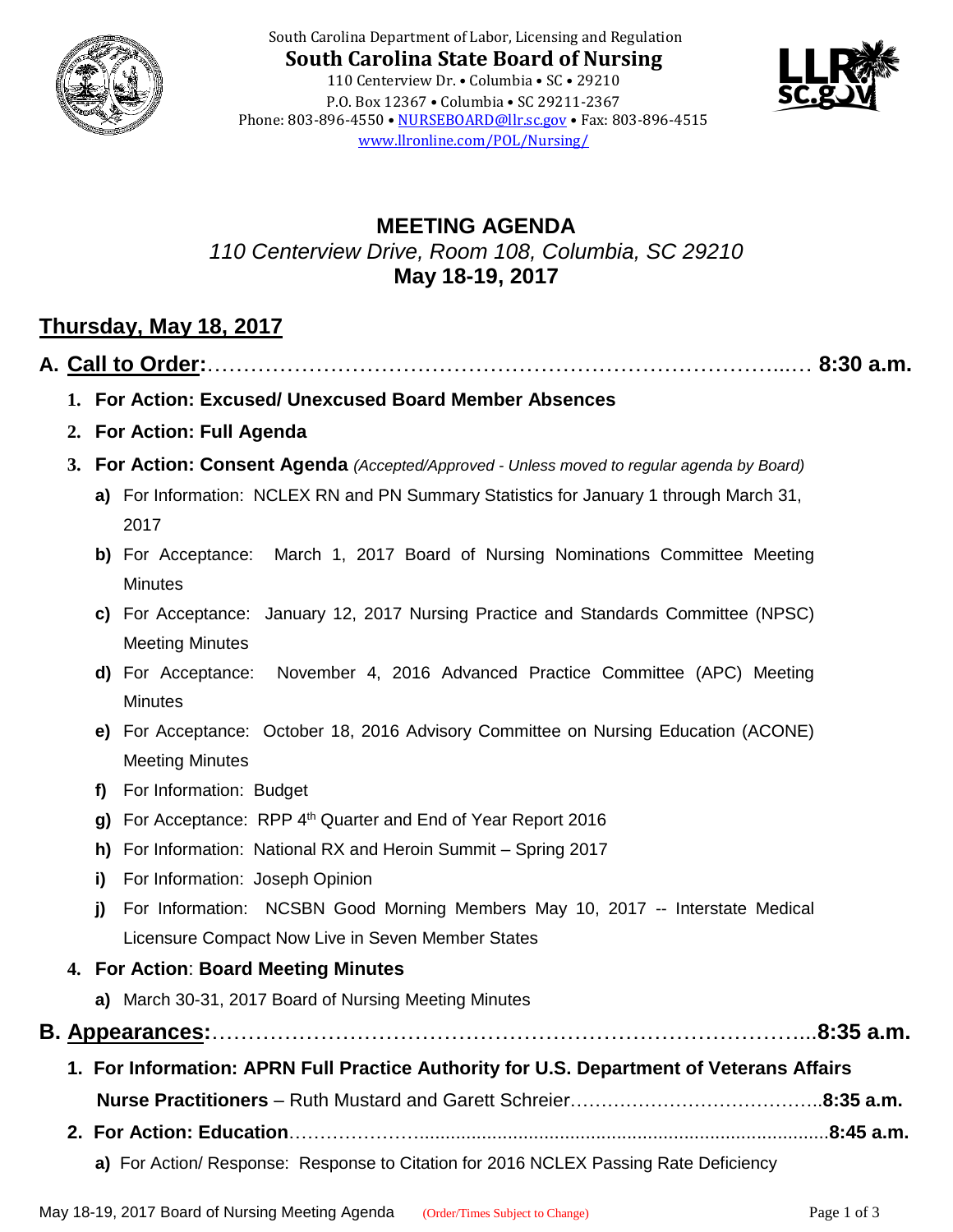- 1. Francis Marion University BSN Program
- 2. Newberry College BSN Program
- 3. South University BSN Program
- 4. University of South Carolina Upstate BSN Program
- **b)** Brown Mackie College
	- 1. For Action/ Response: Response to Citation for 2016 NCLEX Passing Rate Deficiency Associate Degree Nursing Program
	- 2. For Action: Program Status Update
- **c)** Florence Darlington Technical College
	- 1. For Action/ Response: Response to Citation for 2016 NCLEX Passing Rate Deficiency Associate Degree Nursing Program
	- 2. For Action: Request for Continued Practical Nursing Program Full Approval
		- i) Practical Nursing (PN) Program Site Survey Report
		- ii) Practical Nursing (PN) Program Site Survey Report Response Materials/ Submitted for Board Review

**d)** For Action: Cherokee Technology Center – Practical Nursing Education Program Status Update

- **3. For Action: Board Approved Listing for Pharmacotherapeutics Education (APC)**..**10:45 a.m.**
- **4. For Action: Legislative Update**  Holly Beeson and Rebecca Leach……………..….…**11:00 a.m.**
- **5. For Action: Monitoring Suboxone Use** *(closed session)*……………………………………………**11:30 a.m.**
- **C. Appearances:**…………...………….………….…………………………….……...**1:00 p.m.**
	- **1. Office of Investigations and Enforcement (OIE)** Mark Sanders *(closed session)..…….....***1:00 p.m.**
		- **a)** For Action: Investigative Review Committee (IRC) Report
		- **b)** For Discussion: OIE Statistics

### **D. Reports/Discussion Topics: (***May also be taken up before, between and after appearances***)**

- **1. President's Report**
	- **a)** For Action: Report from the Board of Nursing Nominations Committee Committee Nominations
	- **b)** For Action: National Council of State Boards of Nursing (NCSBN) Annual Meeting/ Delegate Assembly -- Business Items for Vote August 2017
	- **c)** For Action: NCSBN Annual Meeting/ Delegate Assembly
	- **d)** For Action: 2017 Tri-Regulator Symposium
- **2. Administrator's Report** 
	- **a)** For Action: Proposed Enhanced Nurse Licensure Compact (eNLC) Model Rules
	- **b)** For Information: New Board Staff
	- **c)** For Information: CBC Audit Results, CBC Summaries for Application Appearances
	- **d)** For Action: CE Broker
	- **e)** For Action: Enhanced Nurse Licensure Compact (eNLC) Educational Materials
	- **f)** For Action: Joint Revised Pain Management Guidelines